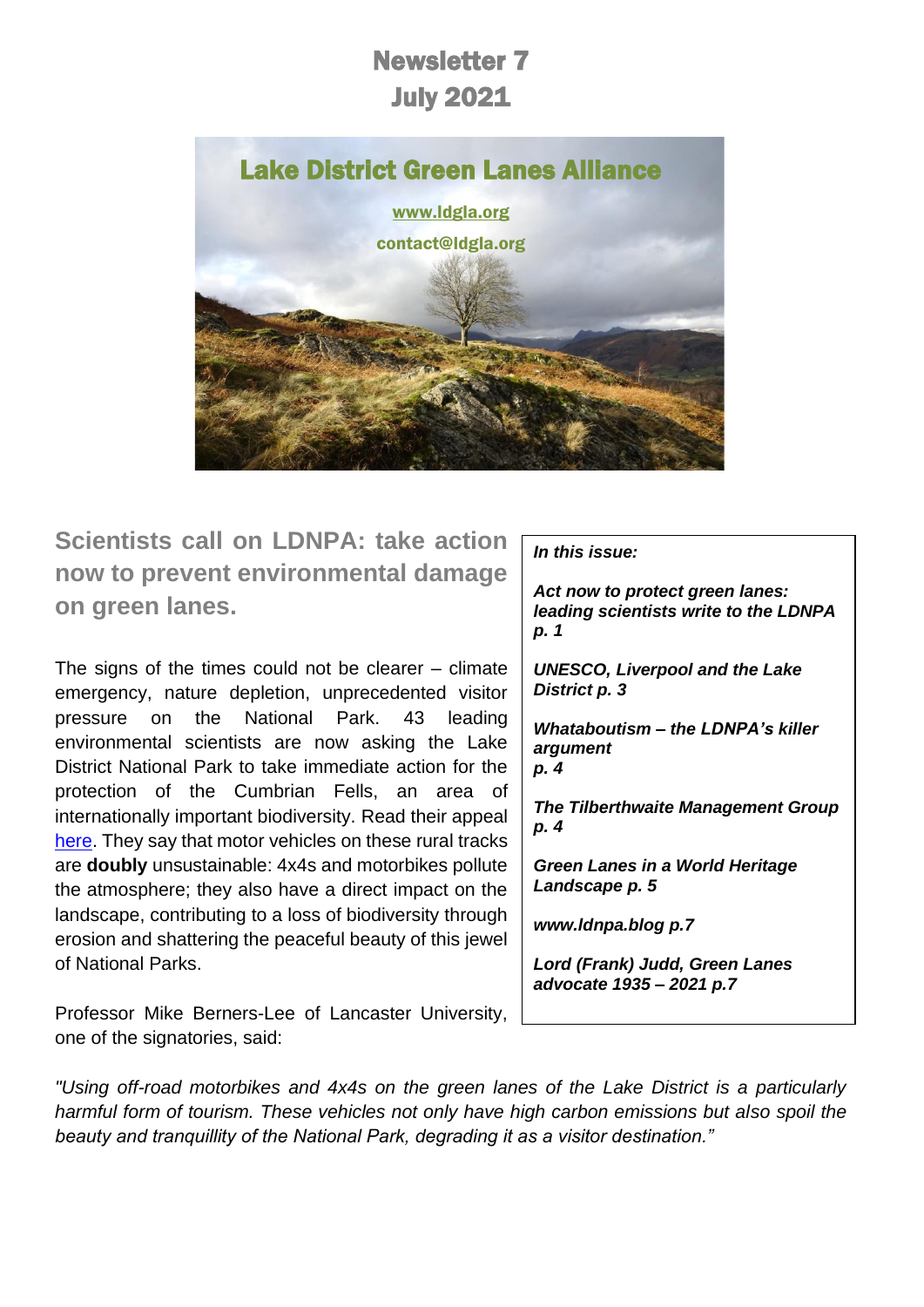#### For the peaceful and quiet enjoyment of our fell tracks

Richard Leafe, the Chief Executive, responded to the scientists on behalf of the Board Members. [\(Read his letter here\)](https://d93992ec-49a9-490d-8cd2-4c8f6682bde7.filesusr.com/ugd/269609_964932c483b0449f88f64d19d58f0a6a.pdf) It is a disappointing reply, misleading both as to the facts and the law.

#### **Landscape character**

**1.** It is apparent that Richard Leafe has no answer to, and therefore fails to address, one of the most important points raised in the scientists' letter, the impact of 4x4s and motorbikes on the landscape character of the Lake District. Mr Leafe writes:

*"What is less clear is whether their activity is physically damaging the upland habitats as there is little evidence of vehicles straying from the unsealed roads and damaging the habitats surrounding them."* And he continues:

*"Consequently without such evidence the legal tests, as defined in national legislation, that must be applied to instate Traffic Regulation Orders (TROs) cannot be met and any attempt to instate a TRO without robust and verifiable evidence to support it, is open to challenge and likely failure." (emphasis added)*

Physical damage is but one of a number of basic reasons that can be used for a TRO. Section 22 of the 1984 Road Traffic Regulation Act specifies that in National Parks TROs can be made for the purpose of conserving or enhancing the natural beauty of the area, or of affording better opportunities for the public to enjoy the amenities of the area, or recreation or the study of nature in the area.

In the Yorkshire Dales and Peak District National Parks every single Traffic Regulation Order banning motor vehicles on a green lane was introduced for these very reasons.

It is therefore misleading to claim, as he does, that the sole basis for a TRO is "physical damage" to the habitat. This is to misrepresent the law.

#### **UNESCO**

**2.** Mr Leafe also asserts incorrectly that UNESCO were "fully appraised [sic] of the use of unsealed roads" before the Lake District became a World Heritage site. But ICOMOS (the UNESCO advisory body) has stated very clearly that this is not the case. In its September 2019 report ICOMOS wrote: "The



*For a National Park to actively seek to keep green lanes open to heavy 4WDs and motorbikes is not merely a failure of organisational imagination, but the manifestation of its unwillingness to protect the landscape of the Lake District and to act decisively against climate breakdown.*

**Karen Lloyd, author of 'Blackbird Diaries' and 'The Gathering Tide'**

Nomination dossier did not state that MPV use was already well established - rather the opposite…" ICOMOS cites several passages from the Nomination dossier, for instance: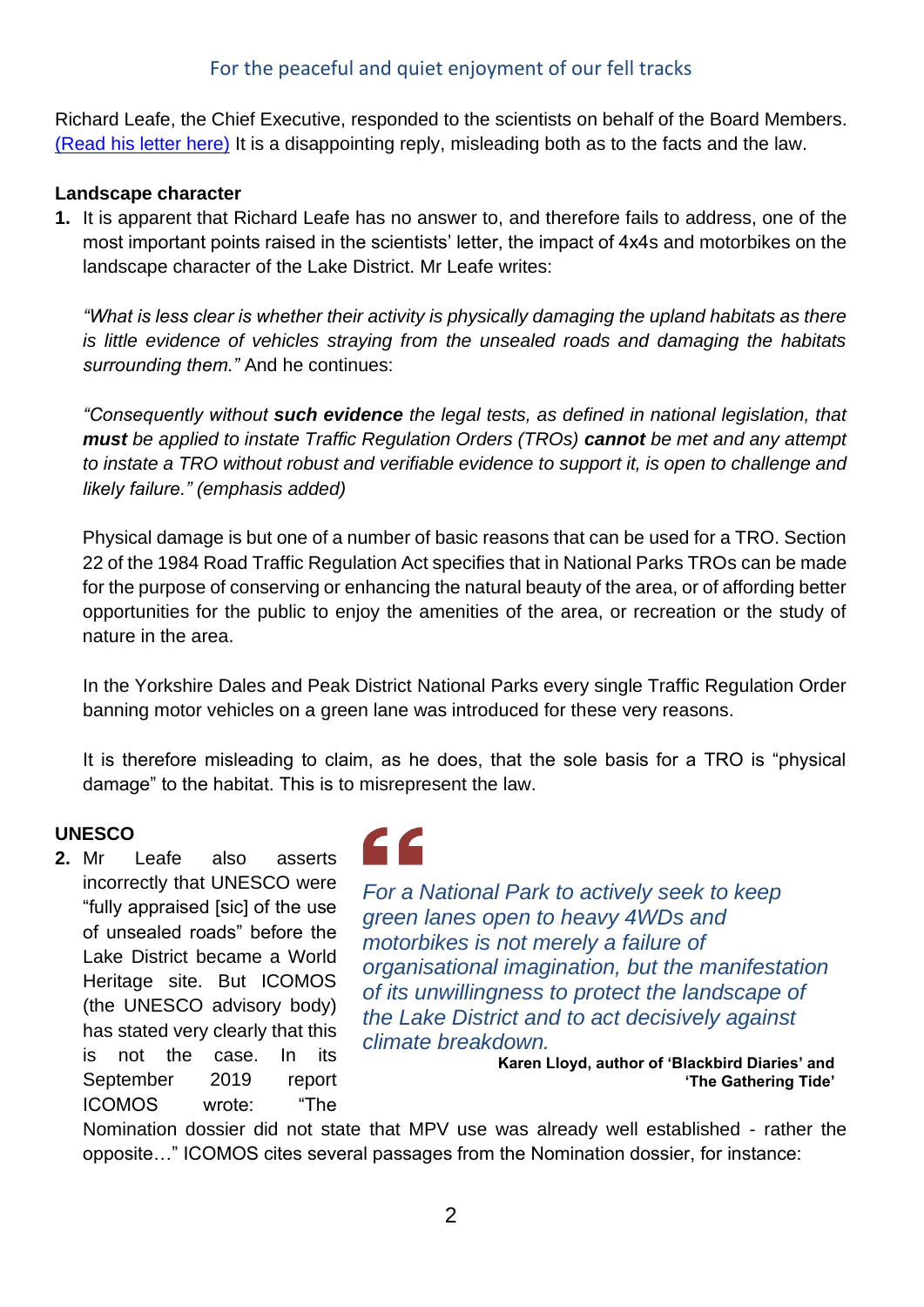*"Coniston has featured in conservation battles over access and recreational use of lakes and tracks since the 1950s. These battles have focussed on the balance between recreation and quiet enjoyment. Consequently, the use of power boats and water skiing are now controlled on the lake and legal battles continue over the right to use motorised vehicles on former stock and quarry roads."*

#### **No consultation on green lane position paper**

**3.** We are concerned that the suggested position paper on green lane driving is apparently to be produced without consultation. Surely the local community and the wider public have a right to be heard how green lanes should be managed in the interest of nature recovery and biodiversity. Cumbria as one of England's five pilot areas for Local Nature Recovery needs to show the way on public engagement for the protection of the environment.

## **UNESCO, Liverpool and the Lake District**

Stripped of its status, removed from the list of World Heritage sites, no longer on a par with the pyramids and the Taj Mahal – you will have read recent reports of Liverpool losing its World Heritage status. The World Heritage Committee decided during its latest session in China to



delete Liverpool from the list, "due to the irreversible loss of attributes conveying the Outstanding Universal Value (OUV) of the property."

The LDNPA has been told by the UNESCO World Heritage Centre that off-road vehicles on green lanes are having an adverse impact on the Lake District's own

Outstanding Universal Value – the character and tranquillity of the landscape and the Lake District's symbolic status as a model for conservation.

The question is simple: why would the National Park Authority want to protect motorists rather than listen to UNESCO or ICOMOS, its advisory body? In whose interest would this be, when local residents, the wider public and respondents to the LDNPA's own surveys have made their opposition to green lane driving clear?

#### **Historic landscape feature**

The historian (and dry-stone waller) Terry McCormick was one of the people who developed the successful World Heritage bid for the Lake District. In his piece below (p. 5) you can read how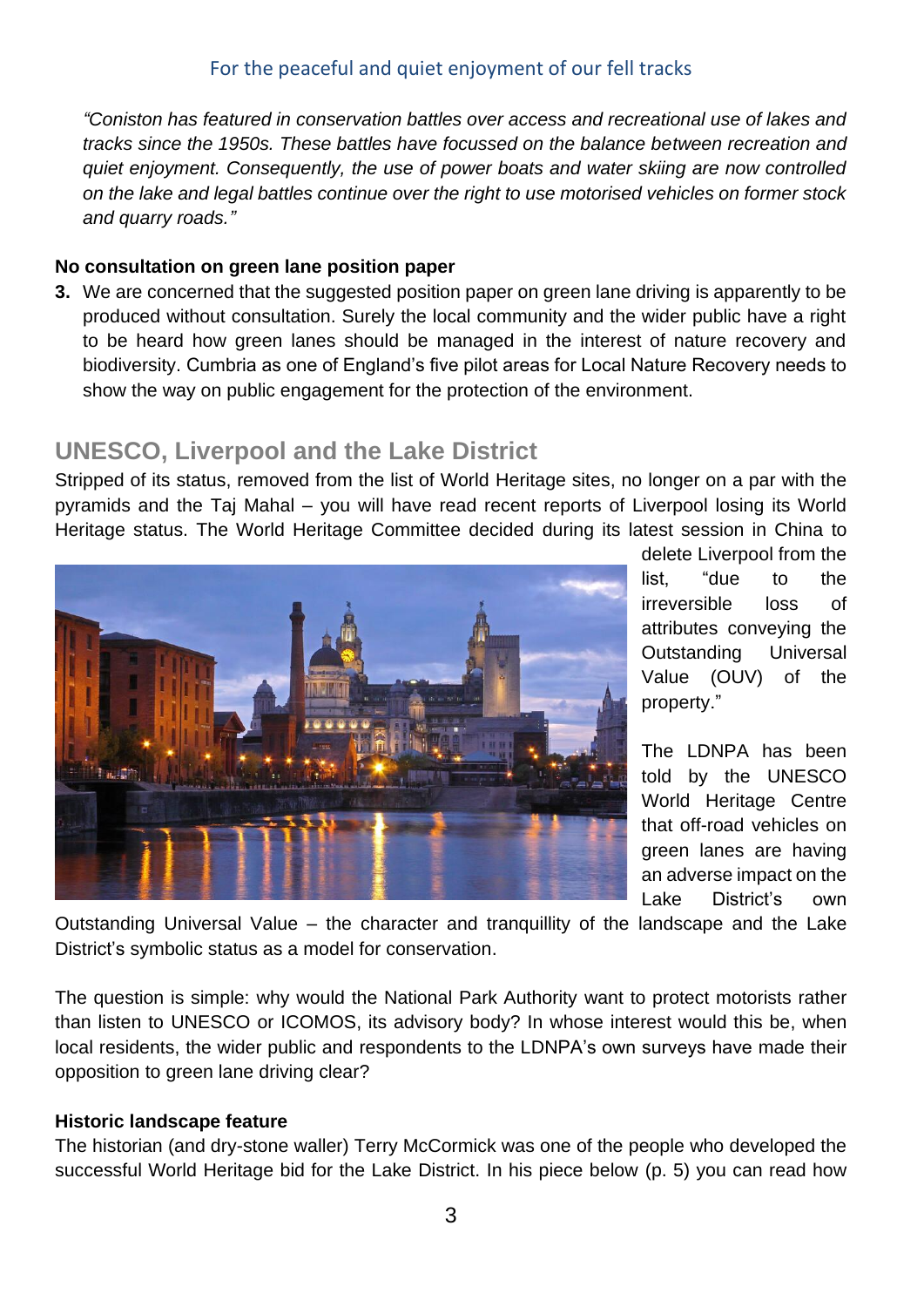#### For the peaceful and quiet enjoyment of our fell tracks

important the green lanes are as a historic landscape feature, leading us, in Wordsworth's words, "to all the recesses of the country, so that the hidden treasures of its landscapes may, by an everready guide, be laid open to his eyes."

Liverpool should serve as a wake-up call. The LDNPA has the legal tools to take action, and it should use them. Protection of the World Heritage site, action against the climate crisis and environmental protection go hand in hand.

**A bout of Whataboutism** *(The technique or practice of responding to an accusation or difficult question by making a counter-accusation or raising a different issue)*

A recurring argument in the LDNPA's defence of its protectionist policy towards fell track motorists is the question: but what about the traffic on tarmac roads? In a reply to an LDGLA supporter, Nick Thorne, the LDNPA's Countryside Access Adviser and author of the biased and misleading Assessment Report, had this to say:

*"The levels of vehicular usage on this 4% of the [unsealed] access network is small, relatively stable, and minimal when compared to the same levels of noise, pollution, visual impact, and so on, from the many thousands of vehicles daily using the minor tarmac road network in the same areas."*

In other words: your complaints about green lanes lack credibility because you don't complain about traffic on tarmac roads. But Mr Thorne surely knows that this is a separate issue and that the Authority **is** trying to address the problem of traffic on tarmac roads with its Sustainable Travel and Transport policy. People walk, ride horses or cycle on green lanes precisely because they want to get away from the traffic on tarmac roads. The legislation recognises that the issue of green lanes needs to be addressed separately. National Parks were empowered to impose Traffic Regulation Orders as "part of a package of measures introduced to control excessive or inappropriate use of mechanically propelled vehicles away from the ordinary roads network." (DEFRA Guidance for National Park Authorities making Traffic Regulation Orders)

#### **The 4% argument**

Whataboutism in the LDNPA's toolbox always goes together with the 4% argument: only 4% of the "linear network" can be used by motorists. Hardly comforting when in an area like Little Langdale 80% of green lanes are open to 4x4s and motorbikes. It does not matter what percentage of green lanes is available for an activity which the LDNPA itself called "incompatible with National Park purposes" in 2003.

### **The Tilberthwaite Management Group**

The second meeting of the group took place on 21<sup>st</sup> June, with a membership as skewed as for the first meeting: six off-road organisations, one walker, no cyclist. If the LDNPA wanted to prove its pro-motoring bias, it could not have gone about it in a better way.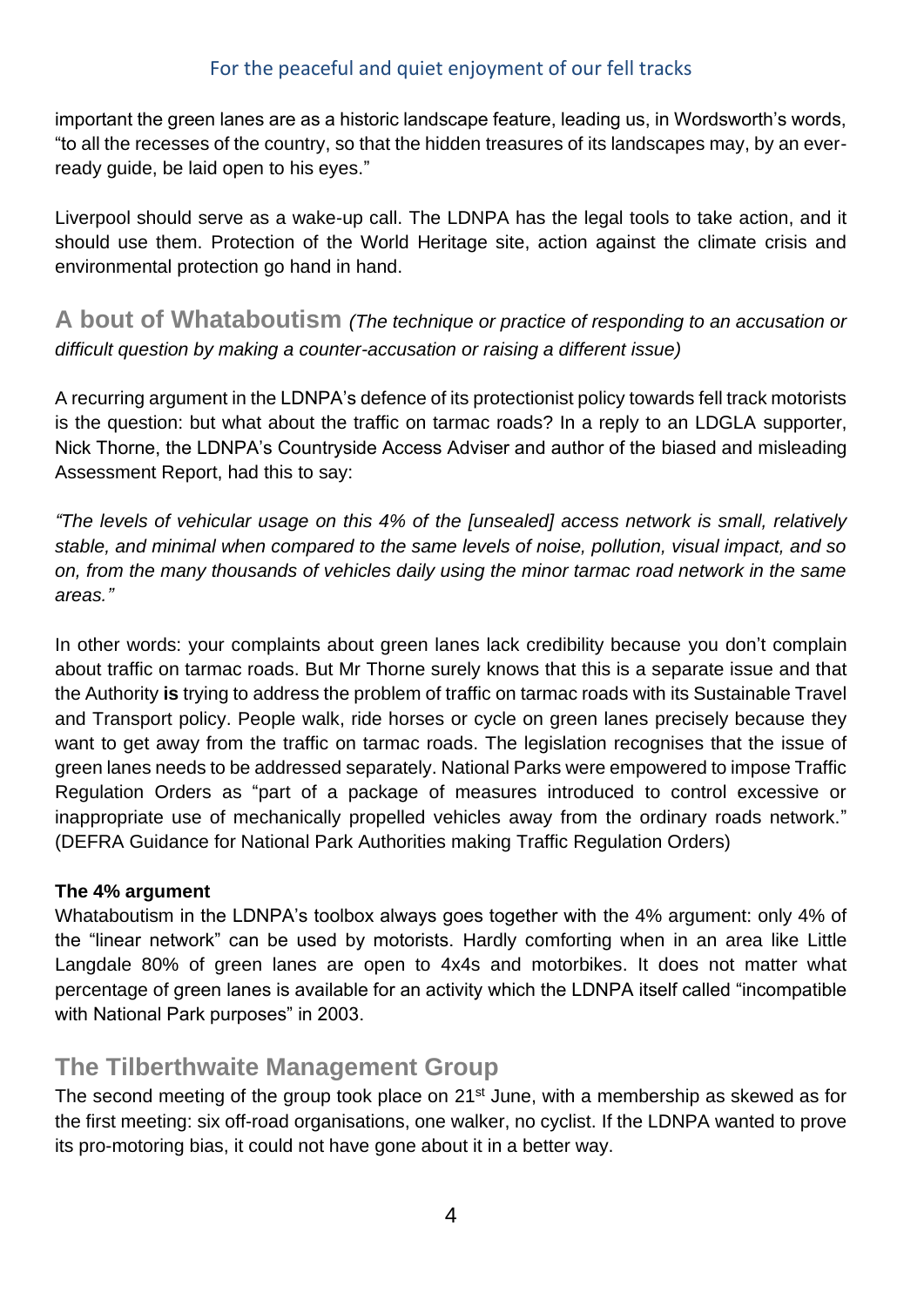For the first time a councillor from Skelwith Parish Council took part, and the group was told that Lakes Parish Council, which includes Little Langdale, had voted in support of a Traffic Regulation Order on the Tilberthwaite track.

## **GREEN LANES IN A WORLD HERITAGE LANDSCAPE**

*'the hidden treasures of its landscapes...' (Wordsworth)*

#### **By Terry McCormick**

The Lake District is a landscape hand-made over generations by farming families and, to a lesser extent, by quarrying. Its visible legacy is a unique collection of farmsteads and their distinctive grazing system of in-bye pastures and upland commons. Equally important are the features that are not immediately seen and appreciated: hogg houses, sheepfolds, wash-dubs, peat-storage sheds, walls and wall systems, intakes, out-gangs, drove roads which survive from an era, not so long ago, when shepherding work was more mob-handed and took place on the fell. Then there is the invisible landscape, all that is beneath the ground surface; culverts, waterways, drainage channels, which depend upon a uniquely knowledgeable farmer-management of water. Uniting all this together, like the veins in a tough old body, are what are now called green lanes. These were the bridle and pathways linking farms to commons, valleys to valleys for gathering in, and they give us an aboriginal map of the movement of families and communities.



*Walking along a green lane, we can be taken into a zone in which centuries become our nearby yesterdays and are so much more entwined within us than we might imagine.*  **Terry McCormick**

All these elements of a landscape are high value heritage assets, though, for sure, the less seen and invisible don't get the conservation attention they deserve. The ICOMOS Inspectors when they came to evaluate the Lake District touched upon 'the traces of the medieval agro-pastoral system

that has continued until today' (p.320) and recognised that this system is vulnerable to threats including development pressure from tourism. (p.323) The inspectors concluded 'that more attention should be paid to conservation of landscape' and its 'defining features'.(p.327) They were especially bold when they addressed the challenge for the local communities in the Lake District valleys:

'The size and complexity of the landscape subjects the region to many risk factors; however, the commitment of the managing agencies and, *most importantly* [my emphasis], the people who live there to conserving the landscape offers opportunities to develop new and innovative responses to the threats that many cultural landscapes around the world have to face.' (p.329)

#### **Conservation for the future**

This emphasis draws attention to the need for whole valley plans which can pick off issues, such as the management of green lanes, in a collaborative approach. The question a community will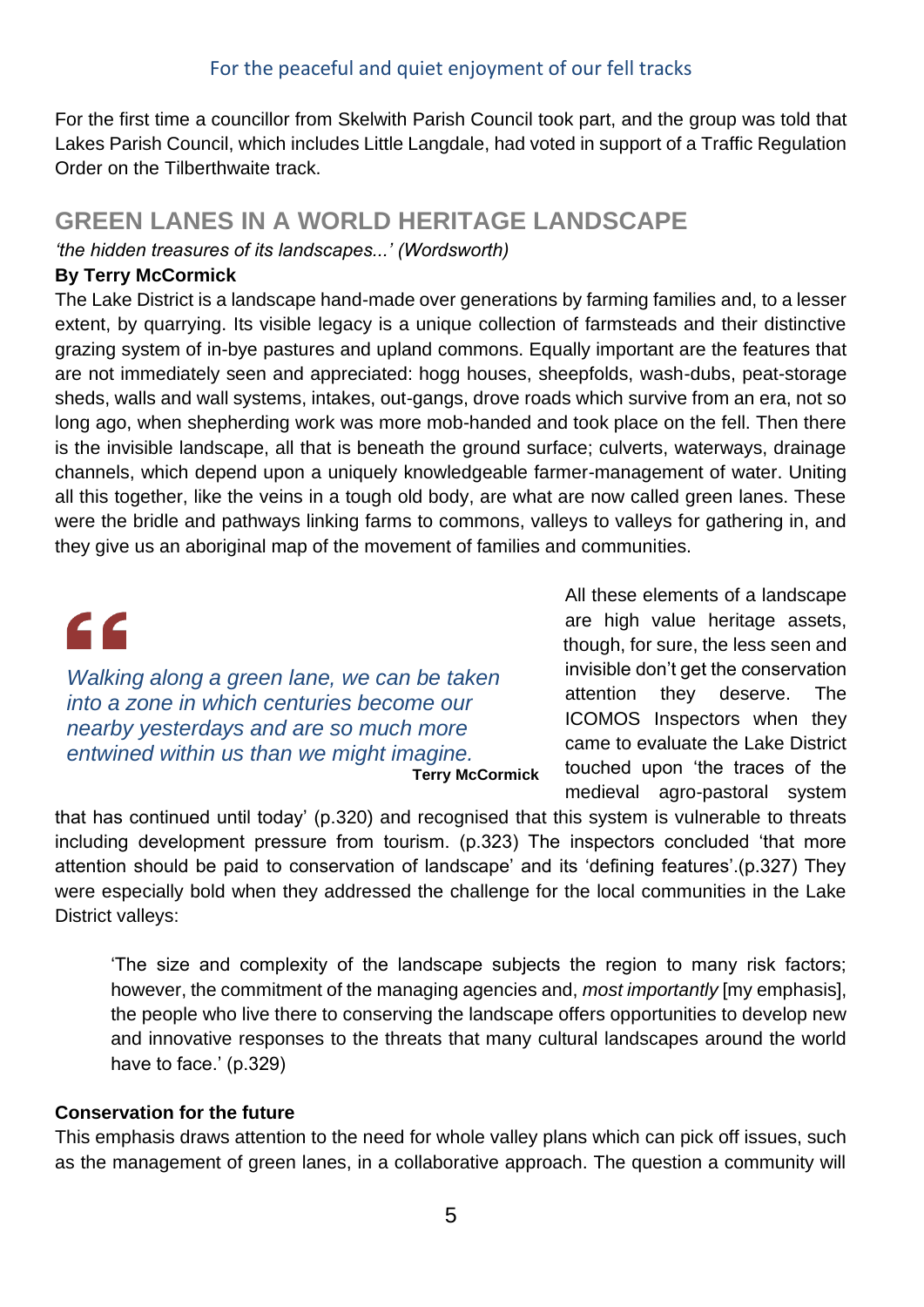#### For the peaceful and quiet enjoyment of our fell tracks

often ask is: 'where do we want our environment and society to be in ten years' time?' In a World Heritage landscape, the time scales have to be so much longer, as we think of what generations hundreds of years ahead deserve to hold and value. It is the local communities with their farmers that have the knowledge and know-how essential for innovation, and in the case of the threats to green lanes, provide a vital early warning system.

These ancient trunk-trackways are still essential and functional for farming families. But also, marvelously, with tender loving care, they offer an opening for visitors into the time-depth of the Lake District landscape. Walking along a green lane, we can be taken into a zone in which centuries become our nearby yesterdays and are so much more entwined within us than we might imagine. As many of us are lucky to know, this also is deeply releasing and



tranquil; just the sort of adventure which should be at the heart of a World Heritage landscape:

'Owing, however, to the population not being concentrated in villages, but scattered, the valleys themselves were intersected as now by innumerable lanes and path-ways leading from house to house and from field to field. These lanes, where they are fenced by stone walls, are mostly bordered with ashes, hazels, wild roses, and beds of tall fern, at their base; while the walls themselves, if old, are overspread with mosses, small ferns, wild strawberries, the geranium, and lichens...It is a great advantage to a traveller or resident, that these numerous lanes and paths, if he be a zealous admirer of nature, will lead him on into all the recesses of the country, so that the hidden treasures of its landscapes may, by an ever-ready guide, be laid open to his eyes.' *Wordsworth, A Guide through the District of the Lakes*

*Terry McCormick, historian and author, has recently published 'Wordsworth & Shepherds' in The Oxford Handbook of William Wordsworth (2015), and Lake District Fell Farming, Historical and Literary Perspectives, 1750-2017 (Bookcase, Carlisle, 2018). Terry was an active member the National Park's Technical and Advisory Group which developed the successful World Heritage Site bid for the Lake District.*